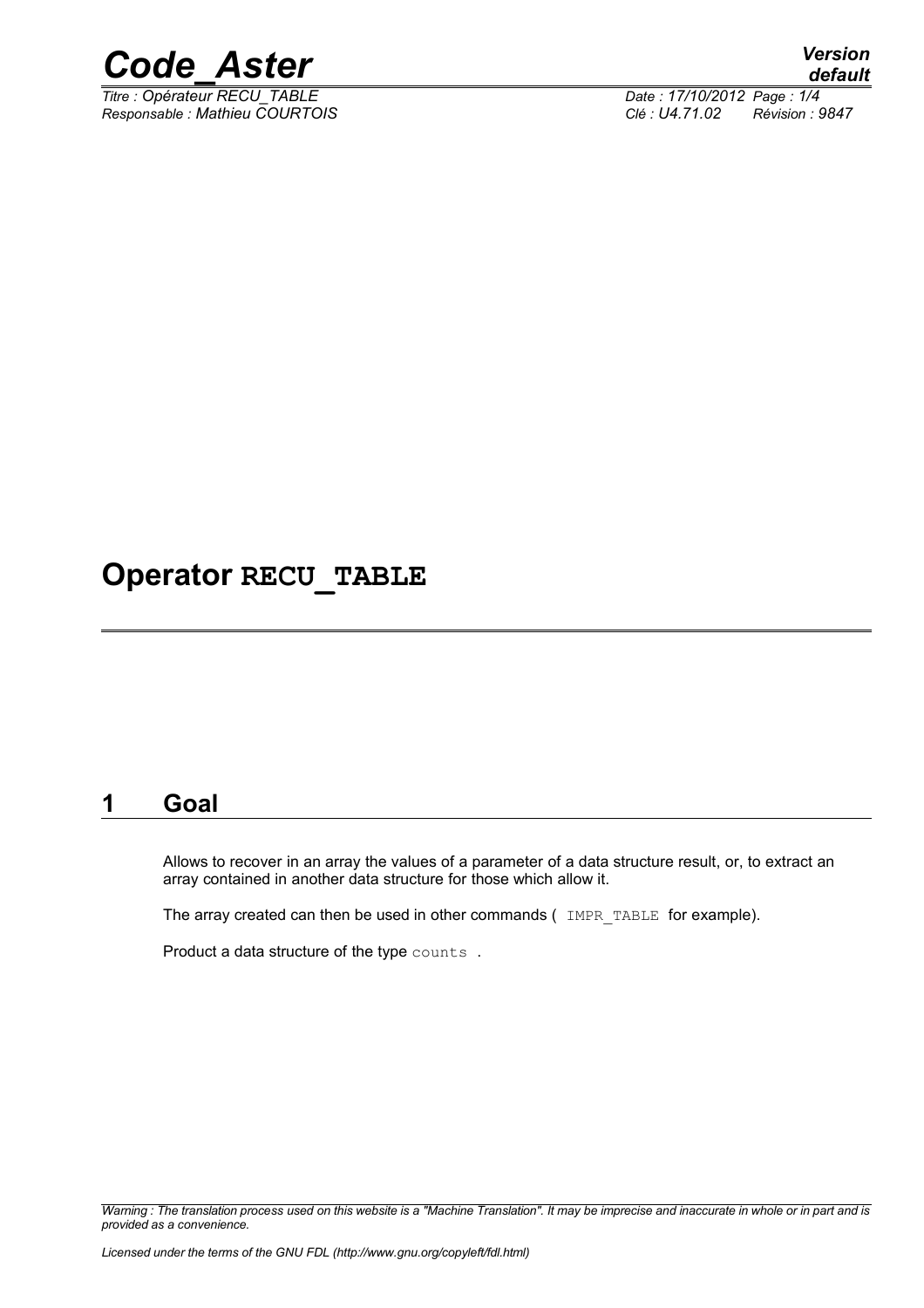# *Code\_Aster Version*

*Titre : Opérateur RECU\_TABLE Date : 17/10/2012 Page : 2/4 Responsable : Mathieu COURTOIS Clé : U4.71.02 Révision : 9847*

### **2 Syntax**

```
table=RECU_TABLE (
\bulletCO=nomsd ,
♦/NOM_TABLE=nomtab , [kN]
  \overline{NOM} PARA will =lpara , [1 Kn]◊TITER=titr , [l_K80]
       )
```
### **3 Operands**

♦CO=nomsd ,

Name of the data structure in which one wants to extract an array.

♦/NOM\_TABLE=nomtab ,

Name of the array stored in data structure.

Today, the data structures containing an array which one can extract by RECU\_TABLE /NOM\_TABLE are the following ones:

- •a data structure of the evol noli type obtained by STAT\_NON\_LINE or DYNA\_NON\_LINE, the name of the array is then "OBSERVATION",
- a data structure of mesh type . The name of the array is then "CARA\_GEOM",
- •a data structure of the type cabl\_precont obtained by the command DEFI\_CABLE\_BP. The name of the array is then "CABLE\_BP",
- •a data structure of type obstacle obtained by the command MODI OBSTACLE; the name of the array is then "OBSTACLE",
- •a data structure of the type  $m$ elasflu obtained by the command CALC FLUI STRU ; the name of the array is then "MATR\_GENE".
- data structures of the evol elas  $t$ ype and evol noli containing the total estimators of error calculated by CALC\_ERREUR. The name of the array is then "ESTI\_GLOB".
- •a data structure of the evol noli type obtained by STAT NON LINE, DYNA NON LINE or of evol\_elas type obtained by DYNA VIBRA on physical base contains an array of name "PARA\_CALC" comprising the list of really calculated times and, if the user activates his computation, the energy balance. The array contains 7 columns: ◦INST: time of computation,
	- ◦TRAV\_EXT : work of the external forces,
	- ◦ENER\_CIN : kinetic energy,
	- ◦ENER\_TOT : total strain energy,
	- ◦TRAV\_AMOR : energy dissipated by damping,
	- ◦TRAV\_LIAI : energy dissipated and/or stored by connections,
	- ◦DISS\_SCH : energy dissipated by the numerical diagram.
- will ♦/NOM\_PARA=lpara ,

List of the names of the parameters to be extracted from SD RESULTAT nomsd.

This functionality makes it possible to extract in the form of an array the evolution from certain parameters from a SD RESULTAT, for example the parameter of control ETA PILOTAGE in the case of a  $SD$  of the evol noli type. The extracted parameters must be of type whole, real or complex, excluding from this fact the character strings. The first column of the produced array contains the sequence numbers (NUME\_ORDRE) and the following contain the evolution of the parameters  $with$  lpara.

*Warning : The translation process used on this website is a "Machine Translation". It may be imprecise and inaccurate in whole or in part and is provided as a convenience.*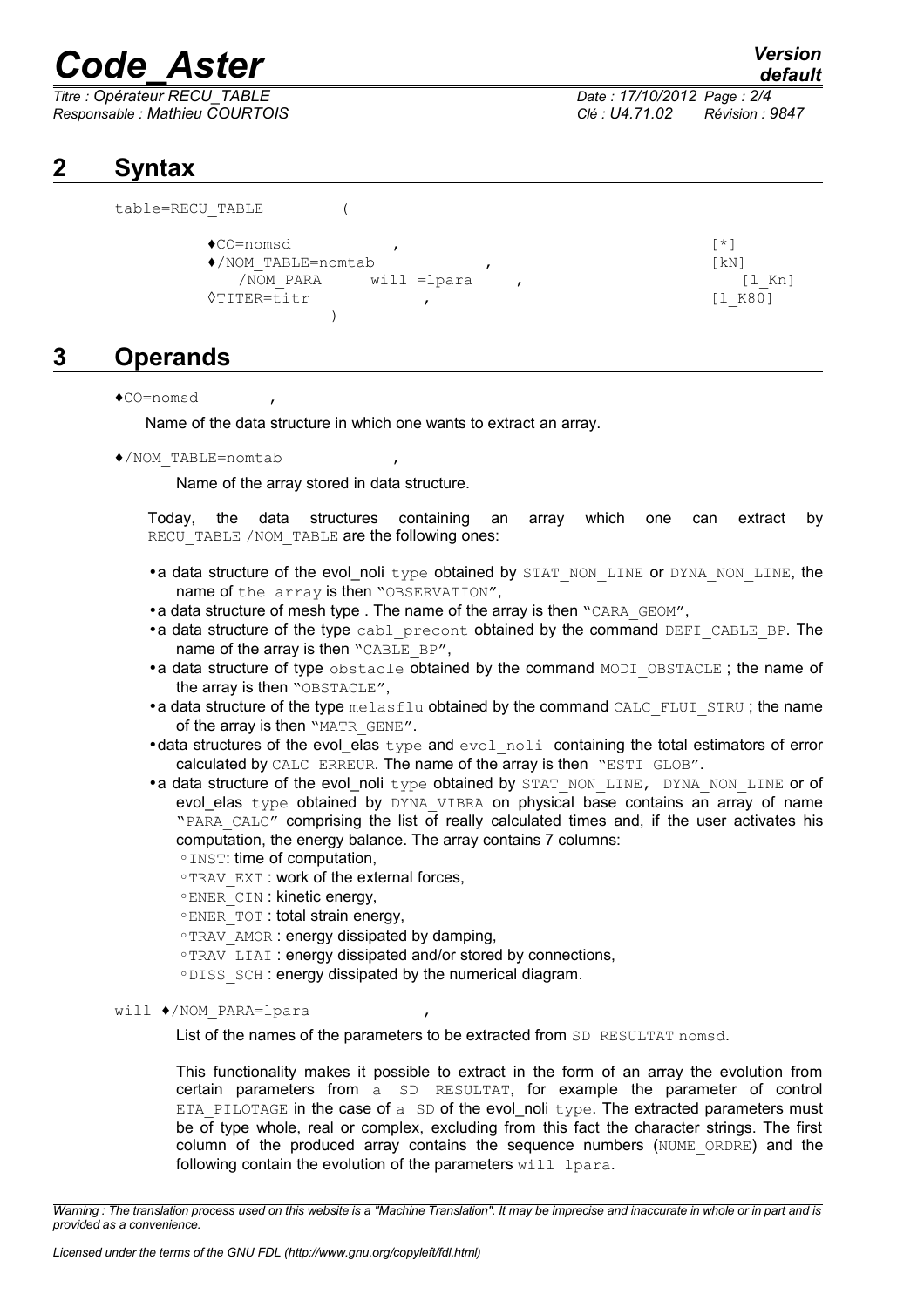

*Titre : Opérateur RECU\_TABLE Date : 17/10/2012 Page : 3/4 Responsable : Mathieu COURTOIS Clé : U4.71.02 Révision : 9847*

◊TITER=titr ,

Title which one wants result to give to the array.

*Warning : The translation process used on this website is a "Machine Translation". It may be imprecise and inaccurate in whole or in part and is provided as a convenience.*